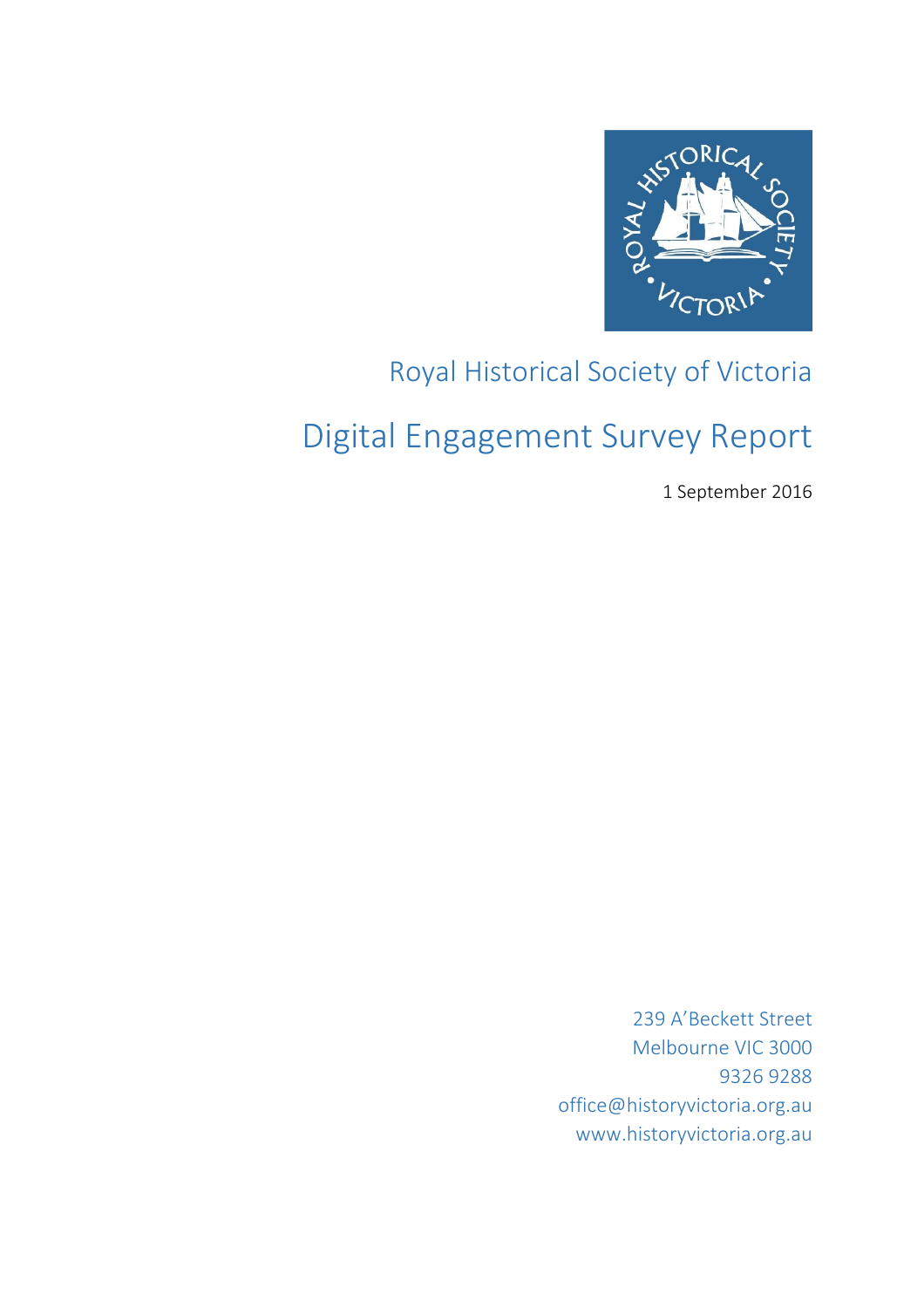## A. Introduction

This survey was designed to fill an information gap about the level of digital engagement of the member groups of the RHSV. In particular, we are interested in the proportion of our member groups that are connected to the internet and the software they are using (if any) to catalogue their collections. Groups were also asked other questions such as about their web presence and digitisation projects.

The survey was distributed to 304 historical groups. 299 were distributed by email and five were posted to historical groups without an email address.

We received 99 responses – a response rate of over 30%. "Surveys that you distribute internally (i.e. to employees) generally have a much higher response rate than those distributed to external audiences (i.e. customers). Internal surveys will generally receive a 30-40% response rate (or more) on average, compared to an average 10- 15% response rate for external surveys." (Survey Gizmo, 2015) As an external survey, 30% would be a reasonable response rate.

This was a free Survey Monkey survey and so there were limitations on the number of questions (and therefor the scope and detail) and on the analysis of data. I have attempted to cross check some information in this report, and if further analysis is required please let me know.

I have included some quotes from the survey in italics under the relevant questions, but all the raw data can be accessed here so all comments can be viewed: https://www.surveymonkey.com/user/sign-in/

Click the link RHSV Affiliated Goups Survey - Digital Engagement Click the Analyse Results tab on the right then scroll down the Question Summaries.

Christine Worthington Volunteer Coordinator 9326 9288 / collections@historyvictoria.org.au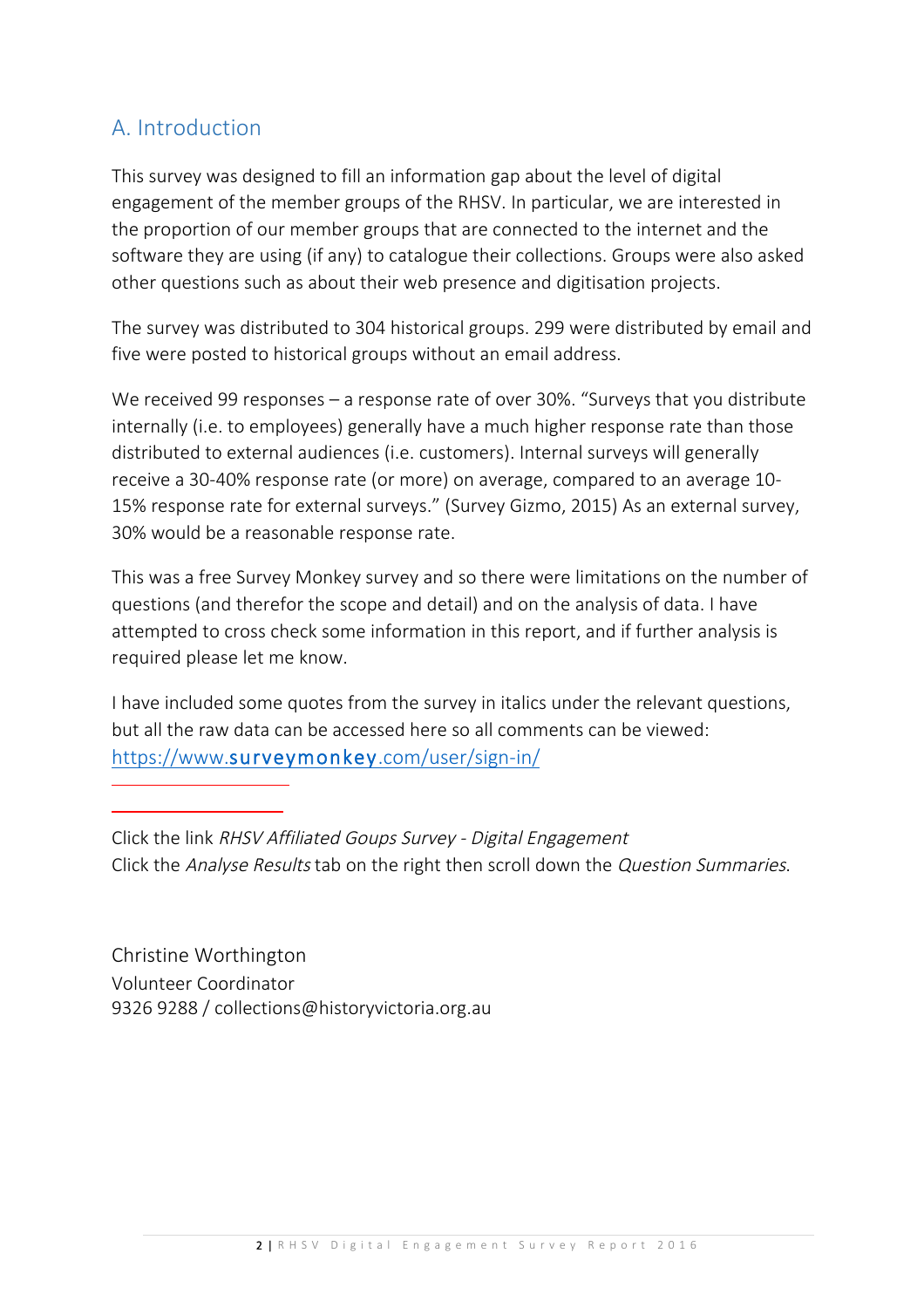## B. Responses to Individual Questions

#### 1. Name of historical group, and contact name (99 responses)

It's important that we are able to follow up with individual groups if we need anything clarified, or if we want to ask for further details about the circumstances of particular groups. An alphabetical list of the participating groups is given in Part D of this report.

2. Does your group have access to the internet at its premises? (99 responses)

| Yes       | 53 | 54% |
|-----------|----|-----|
| <b>No</b> | 46 | 46% |

3. If your group has internet access, please state whether your connection is via cable or dialup and whether you are happy with your internet service. (54 responses)

| NBN / cable                                         |    |
|-----------------------------------------------------|----|
| Wireless / mobile / wireless to connection of other | 10 |
| ADSL                                                | 10 |
| Dongle / prepaid wireless                           |    |
| Dialup                                              | 8  |
| Personal connection at home                         | コ  |

Unhappy:

Of the above respondents, nine said they were either not happy with their internet, or that their arrangements (e.g. dongle) were not ideal. Of these, three commented that they were looking forward to the NBN reaching their area. One is says it's not far away, another says it could be 18 months away, no time frame is given for the third. There were a couple of comments about slow ADSL connections.

"We have a 'dongle' so it works via mobile technology if I am correct. Moe is currently being connected to NBN so in future we may use that."

"Cable Yes happy with the service. Our ordinary committee meetings are conducted online through www.padlet.com"

"DODO phone and ADSL internet through phone line (not dial up) - happy with service approx \$30 per month"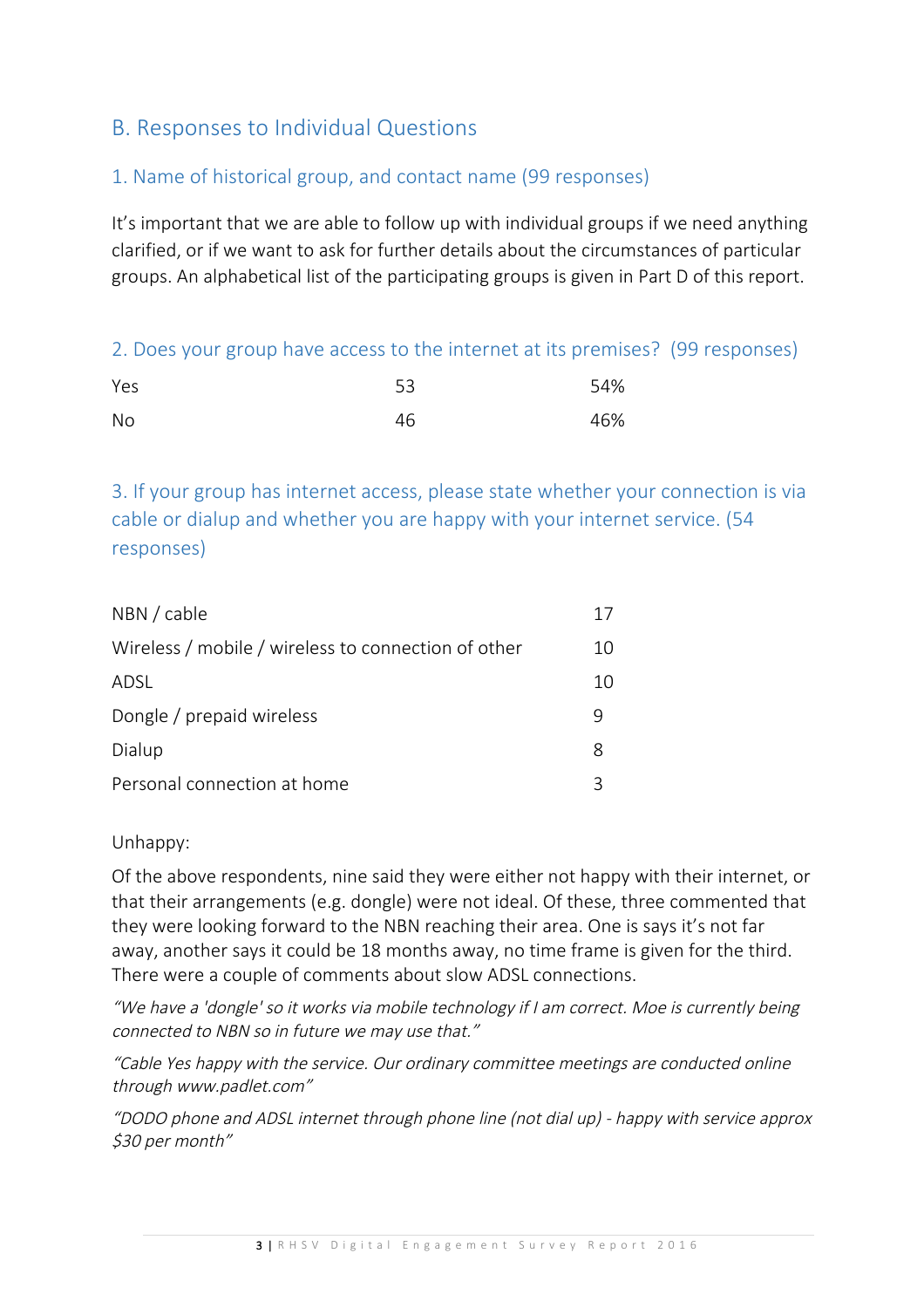"Access via Bunnings free WIFI or Via Telstra wireless 4GB plan a month. Not ideal, WIFI not secure and 4GB needed just to update one laptop running Windows 10"

"We do not have our own premises but use the local library for some meetings and connect to the library wifi which we presume is cable. However 95% of our connectedness to the internet is through the goodwill of the committee to their own internet connections."

"We do not have cable or dialup internet. Instead, we use a USB device that can provide Wi-Fi to the facility. We'd much rather have a better system in place."

## 4. If your group does not have internet access at its premises, what would you say is your main hindrance to connection? (52 responses)

Many respondents gave multiple reasons for not being connected, so I have included all and the total will amount to more than 52.

| Cost (installation and ongoing)                                              | 19             |
|------------------------------------------------------------------------------|----------------|
| No phone line; reception or internet poor or non-<br>existent                | 10             |
| Group doesn't currently have premises, or premises not<br>permanent          | 9              |
| Members cataloguing & researching at home                                    | 7              |
| Group's premises only open a short time each week so<br>cost not justifiable | 7              |
| Not required for their work / not enough members with<br>computer skills     | 5              |
| Poor location / don't own building                                           | 3              |
| Group is transitioning to new premises which will be<br>connected            | $\mathfrak{D}$ |
| Use library computers                                                        | $\mathbf{1}$   |
| No electricity in building $-$ generator in use                              | $\mathbf{1}$   |
| Security                                                                     | 1              |
| n/a                                                                          | 3              |

"CCHG has no permanent premises and we rely on private internet access by members of the executive. Public internet access is available at the local library, which provides limited support to our group."

"Most members do not see the need to have a internet connection as a priority. Three Members are cataloguing items on their own computers"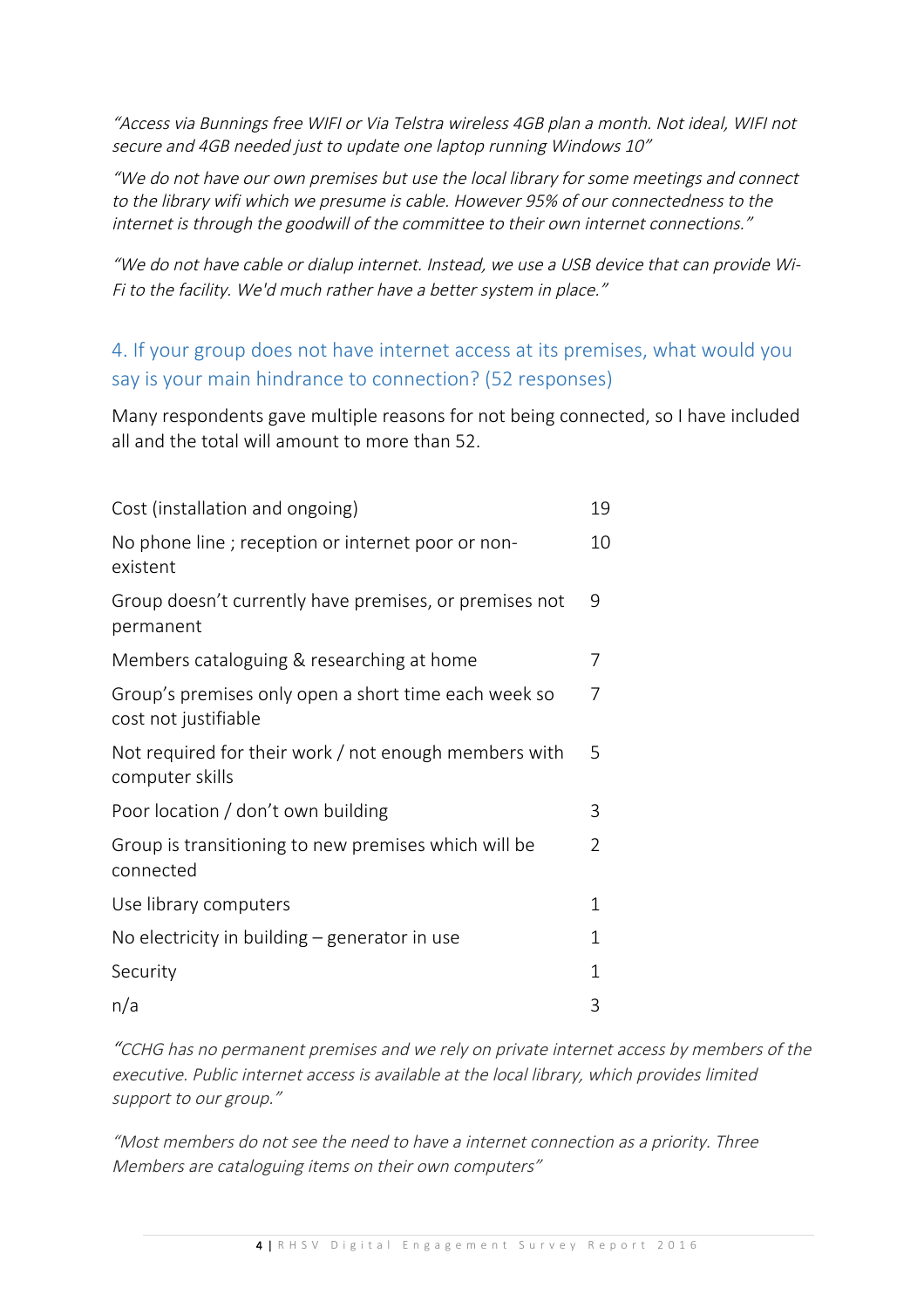"No phone line,black spot for transmission towers."

"The council has declined to connect our facility to the internet."

"Only a small group and not enough members know how to use it. Also no-one is at the museum full time."

5. How many catalogue records does your society have? (99 responses)

| $0 - 500$    | 24 | 24% |
|--------------|----|-----|
| 500-1,000    | 9  | 9%  |
| 1,000-5,000  | 31 | 32% |
| 5,000-10,000 | 17 | 17% |
| Over 10,000  | 18 | 18% |

#### 6. Is your catalogue computerised? (99 responses)

| Computerised and     | 15 | 15% |
|----------------------|----|-----|
| available online     |    |     |
| Computerised but not | 51 | 52% |
| available online     |    |     |
| Not computerised     | 33 | 33% |

7. What cataloguing software does your group use? Do you run it on a PC or a Mac? Is your cataloguing software serving your needs and is it user friendly? (69 responses)

Not everyone answered the PC/Mac part of the question. Where Victorian Collections and Textworks are shown with no computer brand I will count it as both/either and PC respectively.

| PC          |  |
|-------------|--|
| Mac         |  |
| Both/either |  |
|             |  |

\_\_\_\_\_\_\_\_\_\_\_\_\_\_\_\_\_\_\_\_\_\_\_\_\_\_\_\_\_\_\_\_\_\_\_\_\_\_\_\_\_

DB/Textworks 26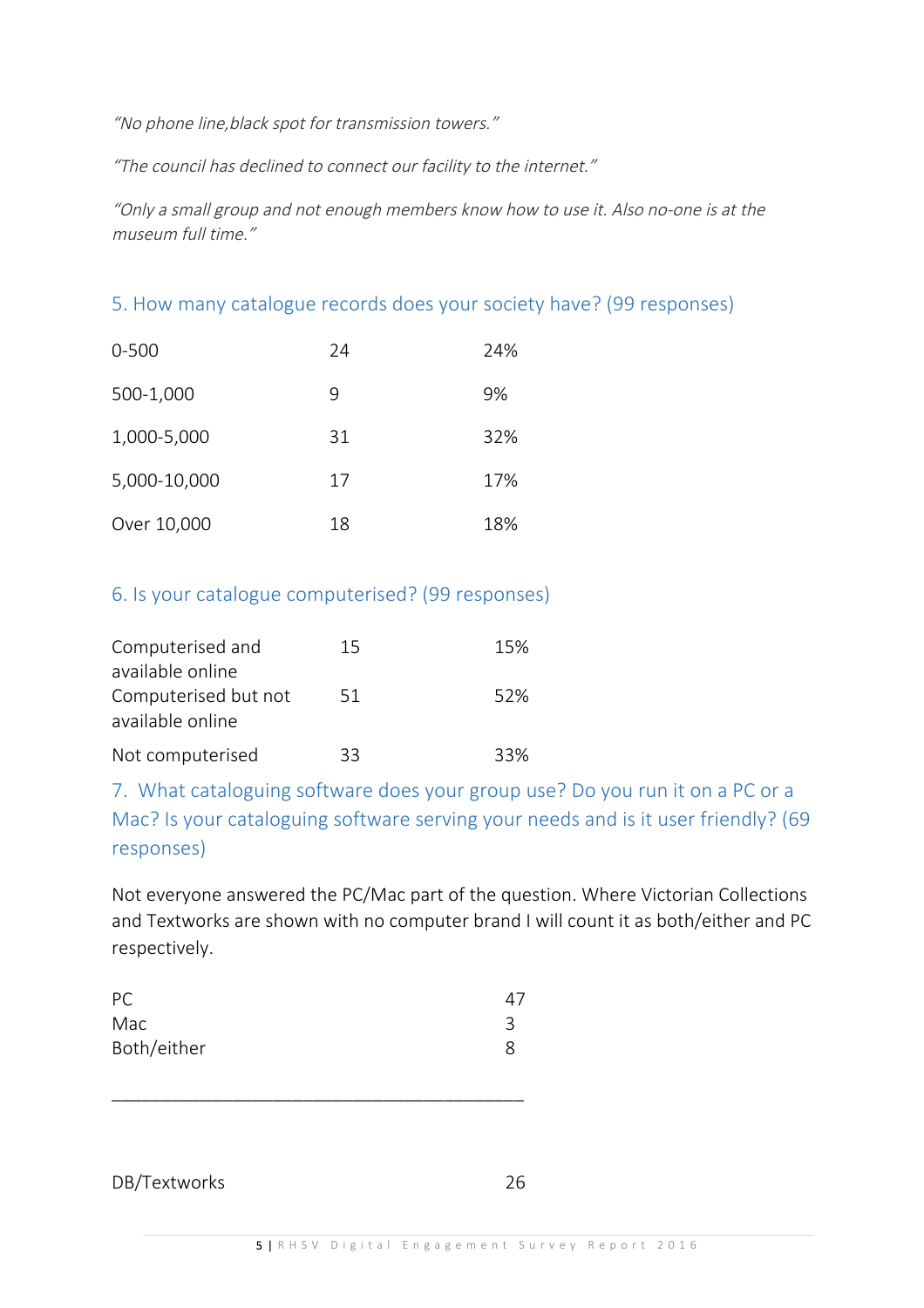| 10           |
|--------------|
| 11           |
| 7            |
| 5            |
| 3            |
| 2            |
| 1            |
| $\mathbf{1}$ |
| 1            |
| 3            |
| 1            |
| 1            |
|              |

Most were happy with their software, or expressed no opinion about it, apart from:

| Unhappy with DB/Textworks          |   |
|------------------------------------|---|
| Unhappy with Victorian Collections | 2 |
| Unhappy with in-house software     |   |
| Unhappy with Mosaic                |   |

\_\_\_\_\_\_\_\_\_\_\_\_\_\_\_\_\_\_\_\_\_\_\_\_\_\_\_\_\_\_\_\_\_\_\_\_\_\_\_\_

"We have designed our own software. It runs on Ubuntu, Windows and Mac. We find it user friendly and adapt it to our needs."

"Software designed for our society only, run on a PC. It is not serving our needs and is not user friendly for most of our members."

"PC and laptops, InMagic. It's good because we still use the 1990s MA system. We're on Victorian Collection but only slightly and badly, as we're too busy to improve it. We catalogue on paper first, then one member is responsible for database entry"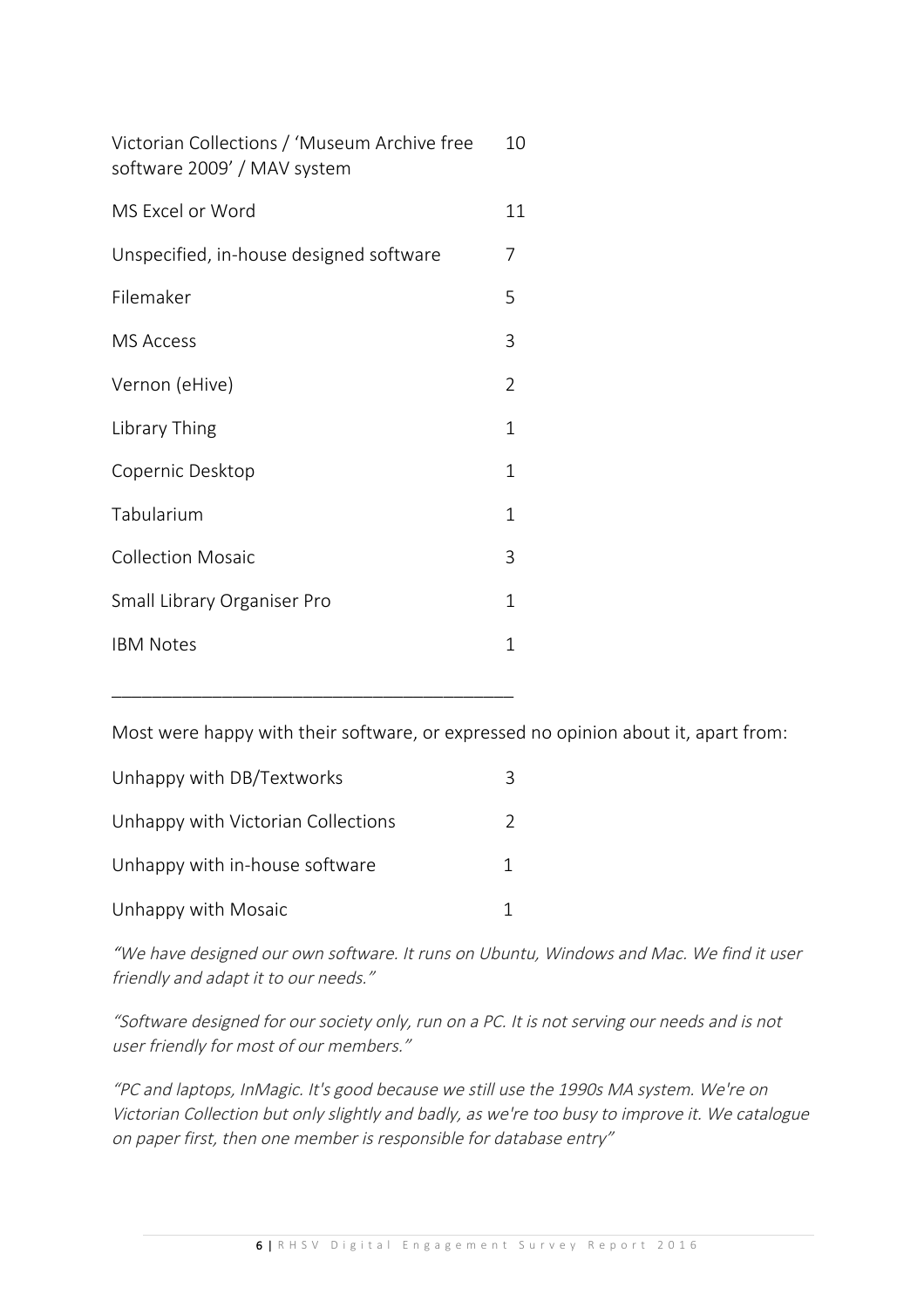"We do not use any formal cataloguing software but use a structural flowchart arrangement for retrieving information."

"Use PC's. Attempted to use Inmagic but software not friendly and not enough skills available. Now use Copernic Desktop search extended names for files/photos to find information."

"We trained to use Victorian Collections, but found the organisation required was beyond the time we had available."

"We started cataloguing using Maxus DB/TextWorks but have transferred to Victorian Collections due to cost constraints. We run on PC and are happy with the software but miss some of the extras provided by DB/TexrWorks"

"MOSAiC Collections Runs on pc laptop Very satisfactory - but has steep learning curve"

"MOSiAC on PC, still setting up V10. Cataloguing is incomplete: forever ongoing = quite complicated. Currently updating PC's from WindowsXP/7"

#### 8. Does your group have a website? (99 responses)

| Yes, a website maintained by the group                                    | 60 | 61% |
|---------------------------------------------------------------------------|----|-----|
| Yes, a web page hosted by the local<br>municipality or other organisation | 21 | 20% |
| No.                                                                       | 18 | 18% |

## 9. Does your group undertake any collection digitisation projects? Please specify. (99 responses)

(Note: Many groups mentioned multiple material formats digitised or undergoing digitisation, I have included all.)

| Images / negatives                                              | 31 |
|-----------------------------------------------------------------|----|
| Documents (e.g. rate books, member cards,<br>court records etc) | 14 |
| Entire collection                                               |    |
| Newspaper                                                       |    |
| Special collections                                             |    |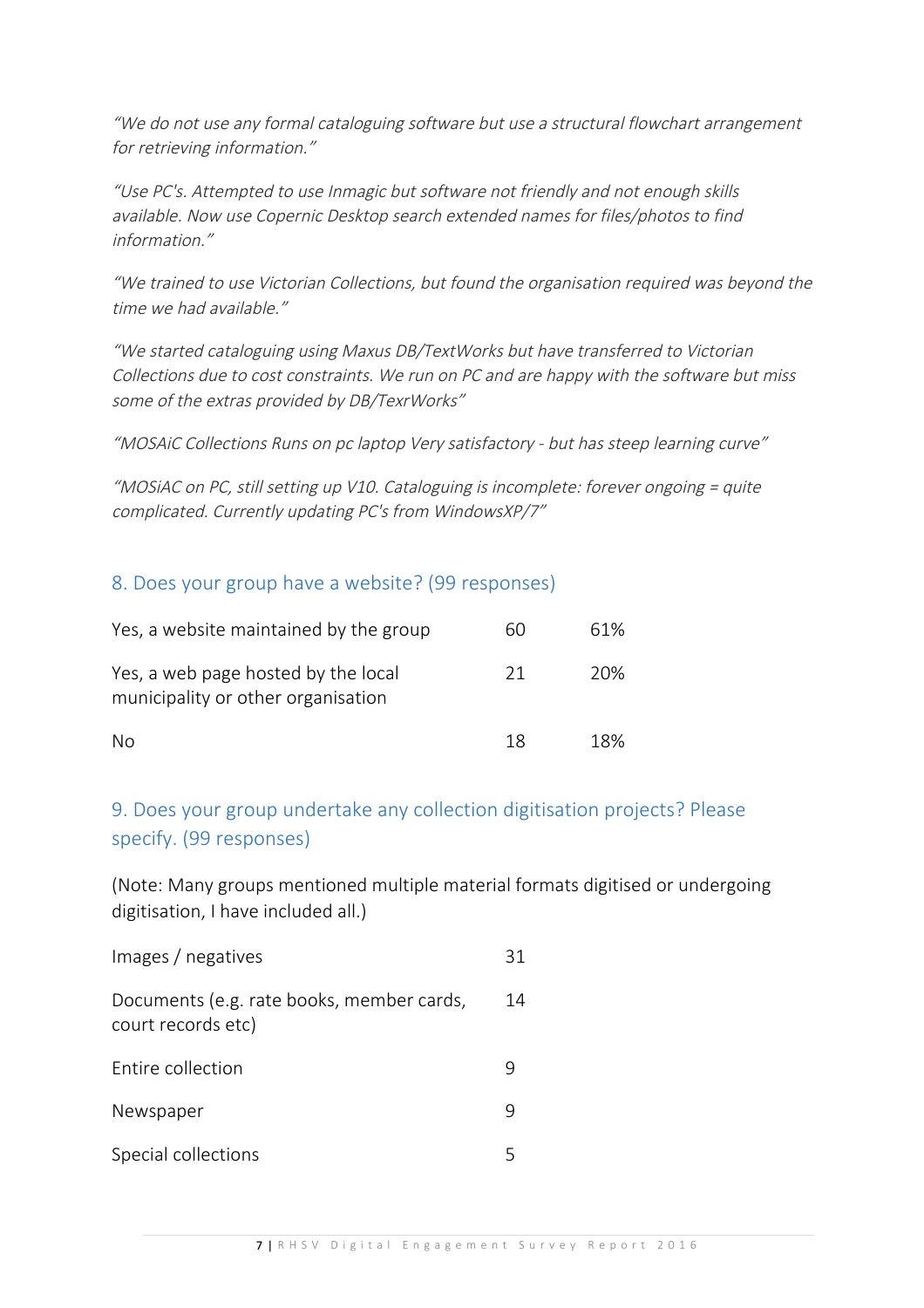| Audio interviews / sound archives / video | 5             |
|-------------------------------------------|---------------|
| Journal                                   | 1             |
| Maps                                      | $\mathcal{L}$ |
| As needed                                 | 4             |
| In the planning stages                    | 10            |
| No / 'what's that?'                       | 28            |

"Occasionally via Victorian Collections"

"All photographs being digitised, other records as required. All 3D objects are photographed. (It could have been useful to break down catalogue records into archival material and 3D objects above. RHSV has a poor record of recognising that most regional collections are blended archival and 3D objects)"

"Yes. Nearly all our images are digitised. Those prior to about 2006 are available on TROVE (Picture Victoria). Those after 2006 are only available via the Society as we have yet to find a suitable host to store them 'on the cloud'. It would need to be no-cost or a one off very, very low cost fee."

"Some years ago onto Inmagic (?) but we were unable to maintain software updates."

## 10. Have you sought and/or received any grants for the digital engagement of your group in the past 5 years? If so, please specify. (99 responses)

(Note: if grants for more than item were mentioned I have listed all.)

| Digitisation projects (specific)                                                                     | 10 |
|------------------------------------------------------------------------------------------------------|----|
| Equipment (computer, scanner)                                                                        | 6  |
| Unspecified, NLA, Community Bank, PROV,<br>ongoing support of local council, DSS volunteer<br>grants | 8  |
| Software upgrades/installation (DB/Textworks)                                                        | 1  |
| Website construction                                                                                 | 1  |
| Training (Collections Mosaic)                                                                        | 1  |
| Applied, but unsuccessful                                                                            | 6  |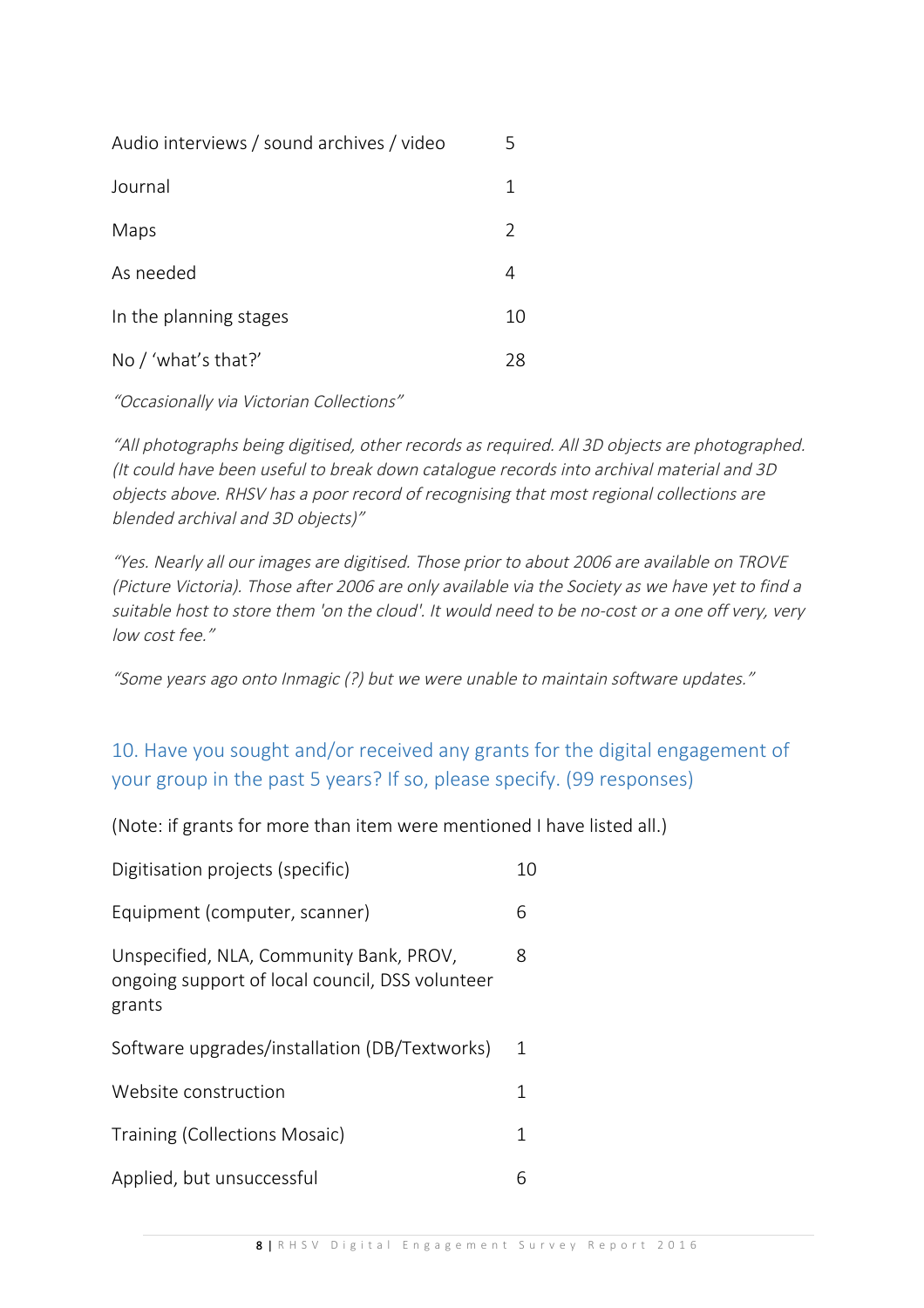#### No 68

"Yes but unsuccessful. Have recently bought \$24000 scanner from our own funds. We have had small local volunteer grants that have purchased new computers over the period."

"All applications have been unsuccessful"

"No. We don't have a collection as such. We upload digital records to Victorian Collections, and with a logon are able to download large conservation files from the Melbourne Museum Server"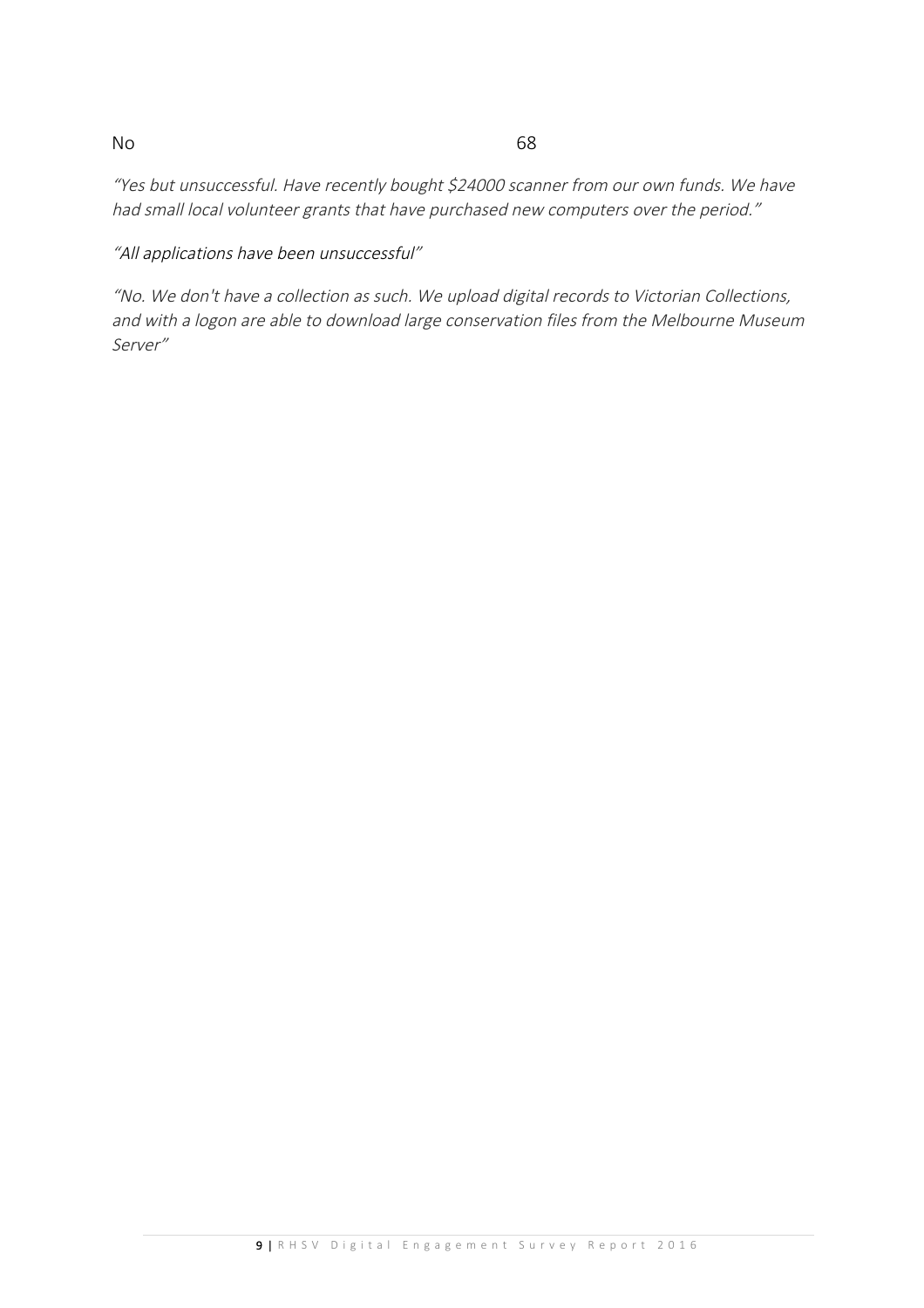## C. Conclusions & Recommendations

## General

It seems clear from these results that an absence of an internet connection at a group's premises does not necessarily equate to an absence of digital engagement.

That 299/304 groups had an email address (albeit many private email addresses of office bearers) amongst their contact details is positive.

That 61% of respondents have a website that is maintained by the group is also positive. Concerning that 18% have no website.

It is concerning that 33% of respondents have not computerised their catalogues. Of those: 17 have 0-500 records ; 4 have 500-1000 records ; 10 have 5,000-10,000 records and 1 has 5,000-10,000 records.

#### Groups not connected

Of the 42 groups without a connection at their premises, 28 reported cost and/or lack of phone line/reception as reasons for not being connected. As more of the NBN is rolled out around Victoria, we can expect connection to be cheaper and easier in many places.

Other groups either didn't have premises or felt no need for connection because members carry out cataloguing and online research at their homes. Other groups said that the group's premises is only open a short time each week so, while the cost may well be affordable to some, it would not be justifiable for such a short period. Some groups are using dongles to access the internet at their premises during those very limited opening hours.

Some of the groups that don't have premises are operational as an historical society but the collection is looked after by another body e.g. council archives in Stonnington and Port Phillip, Uniting Church Historical Society / the Synod Archives. There are also new groups (such as Victorian Interpretive Project, Inc.), which deal only in digital material, and we will see more of these kinds of entities in the future.

#### Cost of Connection vs Funding Applications

Of the 18 groups which cited cost as an inhibitor to internet connection, only one had applied for a grant for digital engagement in the last 5 years, and the purpose of that grant (DSS) was not specified (we do not know whether it was for infrastructure or digitisation).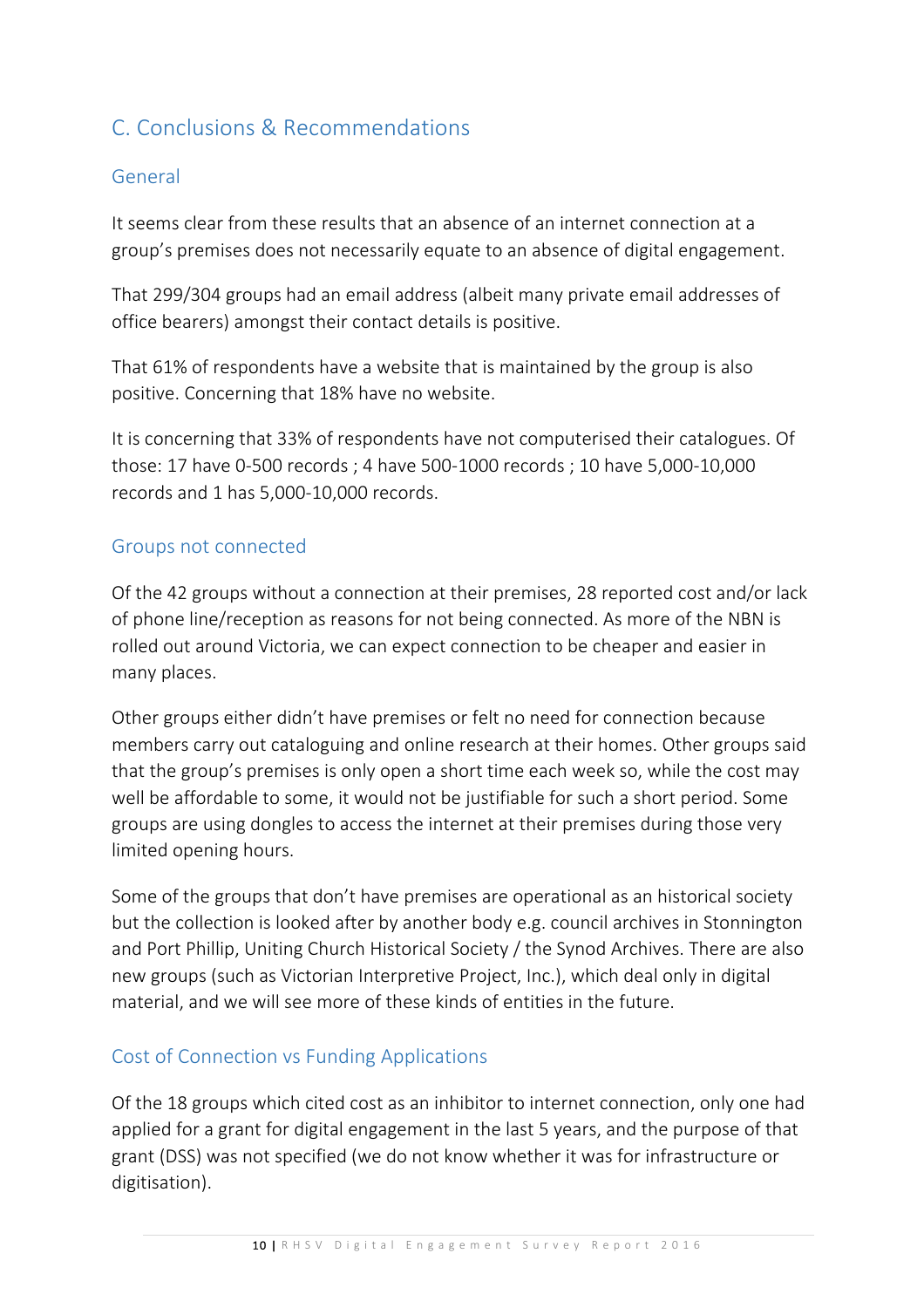Of the 10 groups which cited the lack of a phone connection or poor reception, only two had applied for a grant for digital engagement in the last 5 years. One was the recipient of the DSS grant (unspecified) mentioned above and the other group said 'Support of the Mornington Peninsula Shire which does not require seeking of grants'.

Some groups said they were looking forward to the arrival of the NBN in their region, but one of those stated that could be 18 months into the future.

## Cataloguing Software

DB/Textworks is, predictably, the cataloguing software most used by the responding groups. On reflection, it would have been useful to ask the groups what version of cataloguing software they are using, as only a handful of groups gave this information.

There are also a dozen other systems in use, and there are just as many respondents using ordinary MS office applications as Victorian Collections. Two groups have their collections on eHive.

## Recommendations

The RHSV is already doing much to encourage groups to be digitally engaged – perhaps this might include efforts to:

- o increase awareness of funding sources for digital infrastructure to their premises if they require it (including grants, and other ways of raising funds)
- o encourage expenditure of group funds from one expensive brand of software to internet connection - this needs to be shown in light of other benefits such as - free social media
	- increasing awareness of their collections by listing and displaying online
	- capacity for networking with other groups and collections online
- o be a leader in moving to an internationally compliant cataloguing system, so that when the NBN is fully rolled out, and more societies than ever before become connected, they will have a great example to look to and assist them in realising their online potential.
- o advocate for compliance with international standards for describing collections and for data harvesting – give groups a list of questions for their prospective software providers.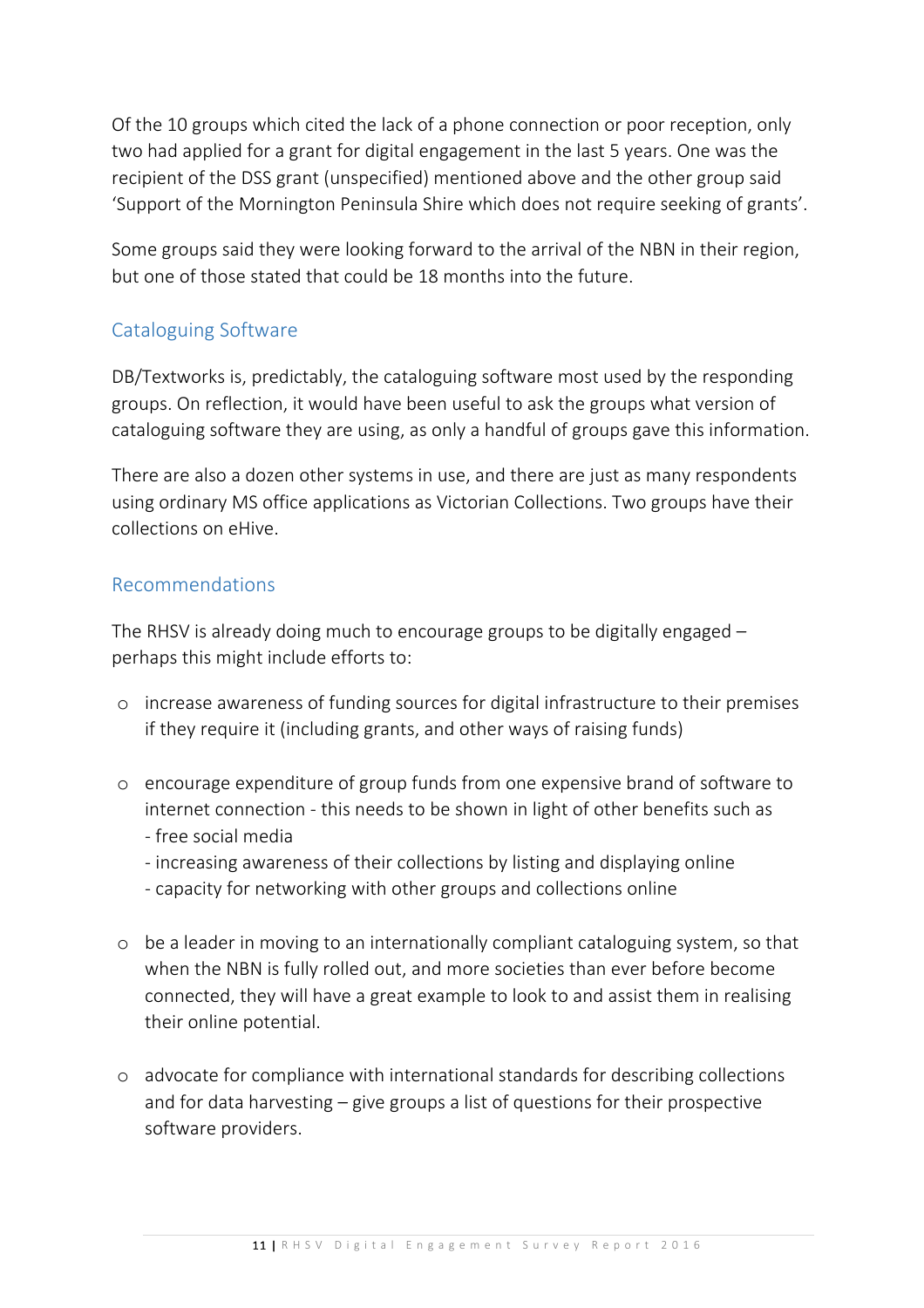## D. Groups that participated in the Survey

Adam Lindsay Gordon Commemorative Committee Andrew Ross Museum (ARM) Kangaroo Ground Apollo Bay & District Historical Society Ararat & District Historical Society operating at Langi Morgala Museum Australian Garden History Society Ballan Shire Historical Society Ballarat Historical Society Balnarring & District Historical Society Birchip Historical society Boisdale & District History Group Boolara & District Historical Society Box Hill Historical Society Bright & District Historical Society Brighton Historical Society Bunyip Historical Society Canterbury History Group Carlton Community History Group (CCHG) Castlemaine Historical Society Castlemaine Pioneers & Old Residents Association Cinema & Theatre Historical Society of Australia Civil Aviation Historical Society Coburg Historical Society Colac & District Historical Society Croydon Historical Society Daylesford & District Historical Society Dimboola & District Historical Society Eaglehawk Heritage Society Echuca Historical Society El Dorado Museum Association Euroa Historical & Genealogical Society Falls Creek Historical Society Fannie Bay History & Heritage Society Footscray Historical Society Friends & Relations of Gulf Station Friends of Cheltenham Regional Cemeteries

Koroit Historical Society Lake Bolac & District Historical Society Landsborough & District Historical Group Lang Lang & District Historical Society Learmonth & District Historical Society Leongatha & District Historical Society Lilydale & District Historical Society Little River Historical Society Maffra & District Historical Society / Maffra Sugarbeet Museum Maldon Museum & Archives Association Mallacoota & District Historical Society Malmsbury Historical Society Melbourne Athenaeum Archives Merrigum Historical Society Military Historical Society of Australia (Victorian Branch) Minyip & District Historical Society Mirboo & District Historical Society Moe & District Historical Society Monbulk Historical Society Mt Dandenong & District Historical Society Mt Evelyn History Group Murchison & District Historical Society Murtoa & District Historical Society Myrtleford & District Historical Society Narre Warren & District Family History Group Nepean Historical Society Nhill & District Historical Society Ouyen District History & Genealogy Centre Paynesville Maritime Museum Pioneer Aviator Society Port Fairy Historical Society Port Melbourne Historical & Preservation Society Ringwood & District Historical Society Rochester Historical & Pioneer Society Rod Jenkinson Horsham Historical Society Rupanyup Historical Society Rushworth & District Historical Society